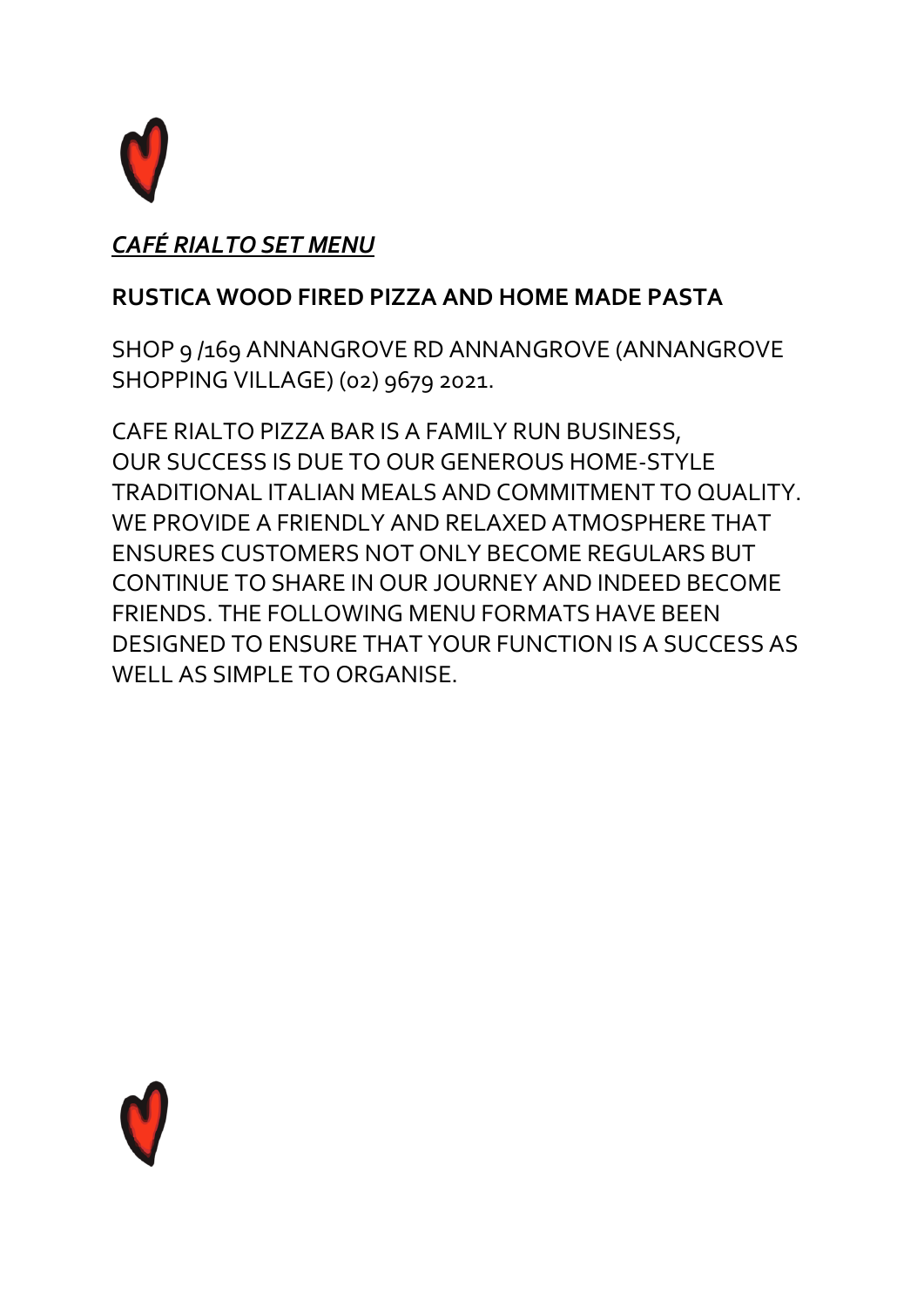#### *OPTION 1 \$49.00 PP*

#### **STARTERS**

ANTIPASTO PLATTER: TRADITIONAL SELECTION OF GRILLED VEGETABLES, CURED MEATS, IMPORTED CHEESES OILVES AND WOODFIRED BREAD.

#### *PASTA (MIXED PLATTERS) CHOICE OF 2 PASTAS*

SPAGHETTI WITH SLOW COOKED BEEF, PORK RAGU AND TOMATO SUGO.

LINGUINE WITH EGGPLANT, OREGANO, CHILI, RICOTTA, BASIL AND TOMATO SUGO.

FETTUCCINI WITH CHICKEN, BACON, MUSHROOM, SHALLOTS AND CREAMY TOMATO SAUCE.

PASTA COOKED WITH TRADITIONAL HOME MADE NAPOLITANO SAUCE.

### *PIZZA (8 SLICES) CHOICE OF 3 ANY PIZZAS*

*COFFEE AND TEA INCLUDED*

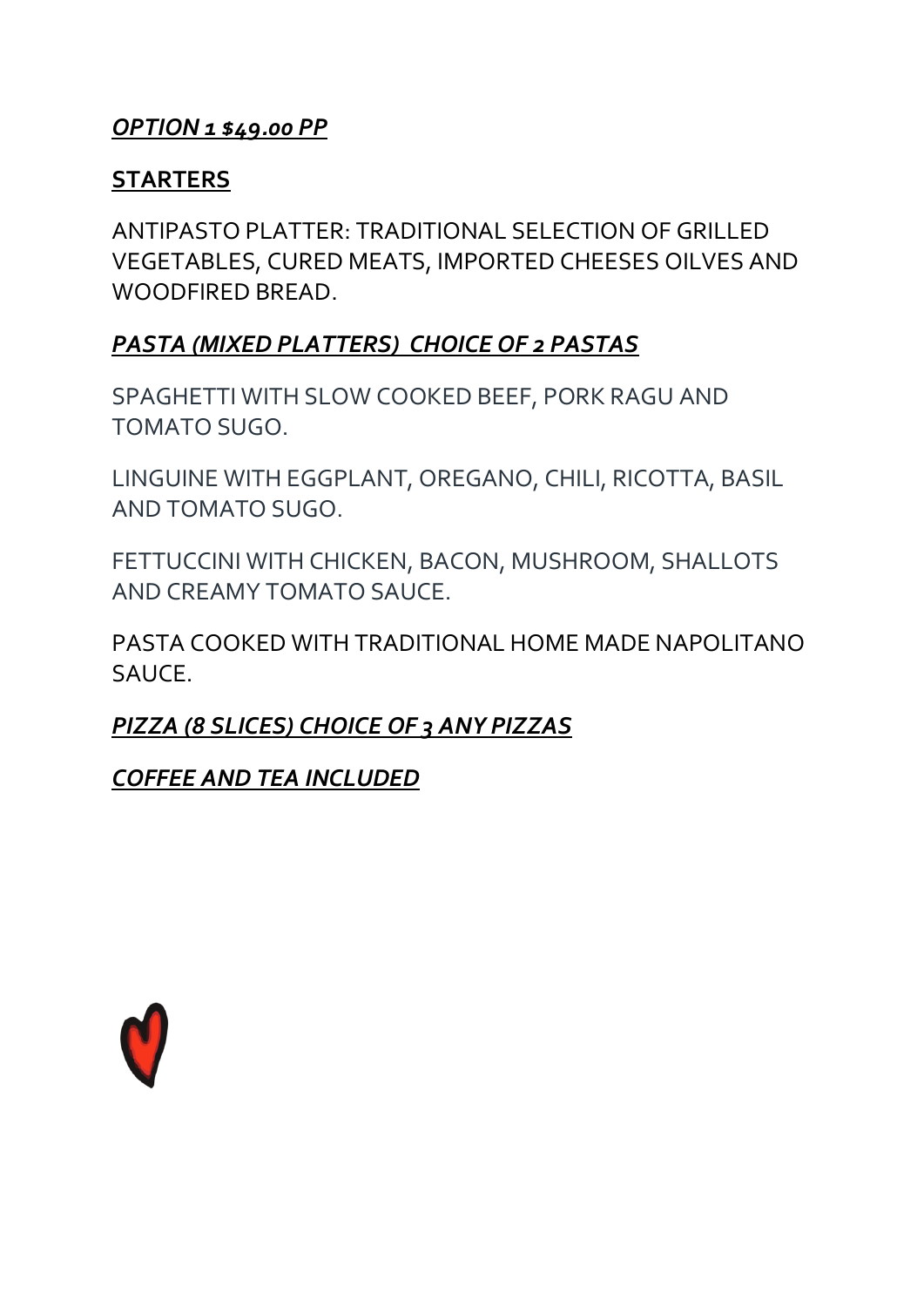### *OPTION 2 \$59.00 PP*

#### **STARTERS**

ANTIPASTO PLATTER: TRADITIONAL SELECTION OF GRILLED VEGETABLES, CURED MEATS, IMPORTED CHEESES OILVES AND WOODFIRED BREAD.

### **ENTRÉE**

FRIED CALAMARI WITH ROCKET, LEMON AND ROASTED GARLIC AIOLI.

RICEBALLS WITH TOMATO SUGO, PARMESAN AND MOZZARELLA.

### *PASTA (MIXED PLATTERS) CHOICE OF 2 PASTAS*

SPAGHETTI WITH SLOW COOKED BEEF, PORK RAGU AND TOMATO SUGO.

LINGUINE WITH EGGPLANT, OREGANO, CHILI, RICOTTA, BASIL AND TOMATO SUGO.

FETTUCCINI WITH CHICKEN, BACON, MUSHROOM SHALLOTS AND CREAMY TOMATO SAUCE.

PASTA COOKED WITH TRADITIONAL HOME MADE NAPOLITANO SAUCE.

# *PIZZA (8 SLICES) CHOICE OF 3 ANY PIZZAS*

### *DESSERTS (CHOICE OF 2)*

STRAWBERRY AND VANILLA BEAN PANNACOTTA. TIRAMISU. 3 FLAVOURS OF GELATO.

# *TEA AND COFFEE INCLUDED.*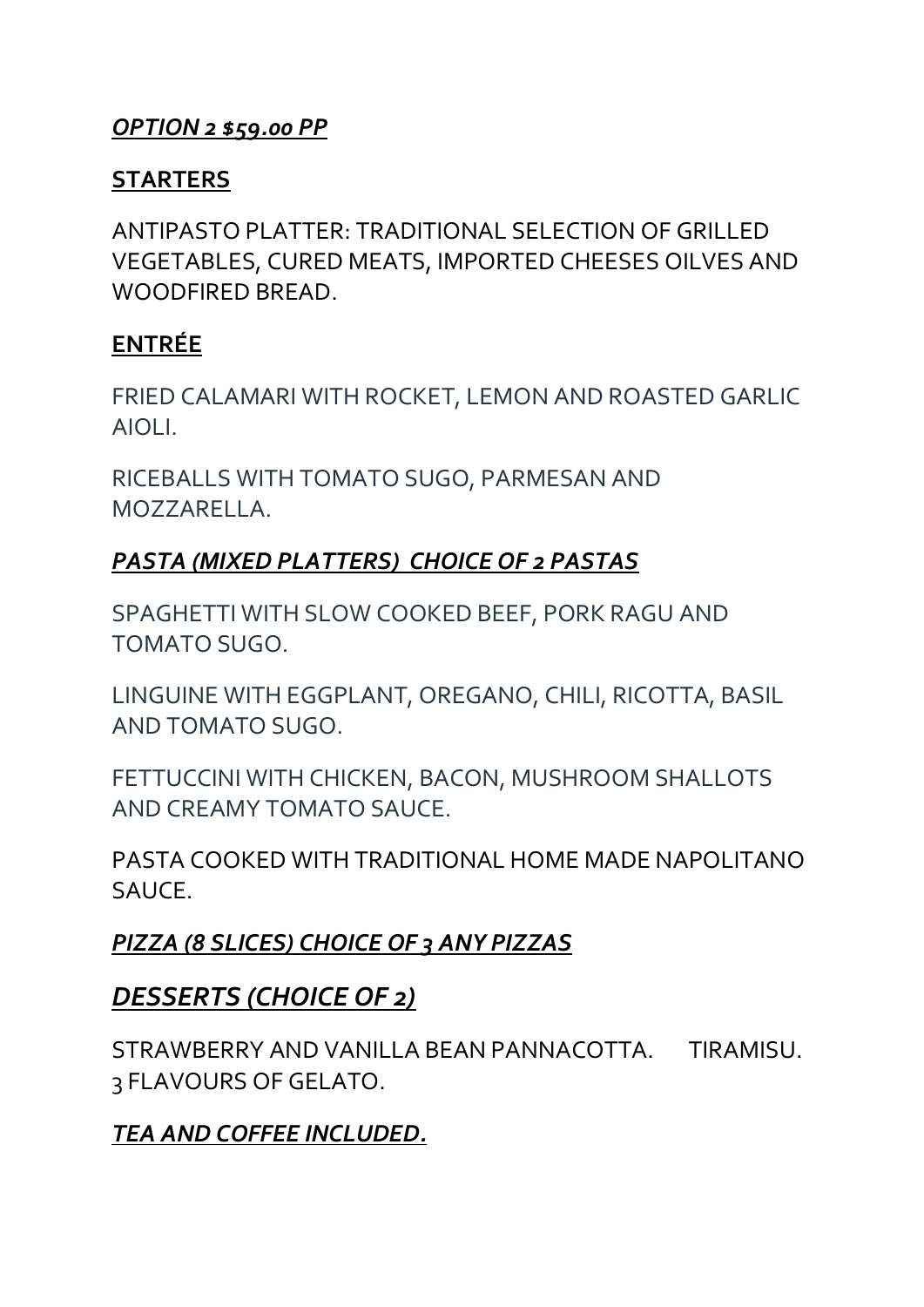

OPTION 3 \$ 69.00 PP

# **STARTERS**

ANTIPASTO PLATTER: TRADITIONAL SELECTION OF GRILLED VEGETABLES, CURED MEATS, IMPORTED CHEESES OILVES AND WOODFIRED BREAD.

# **ENTRÉE**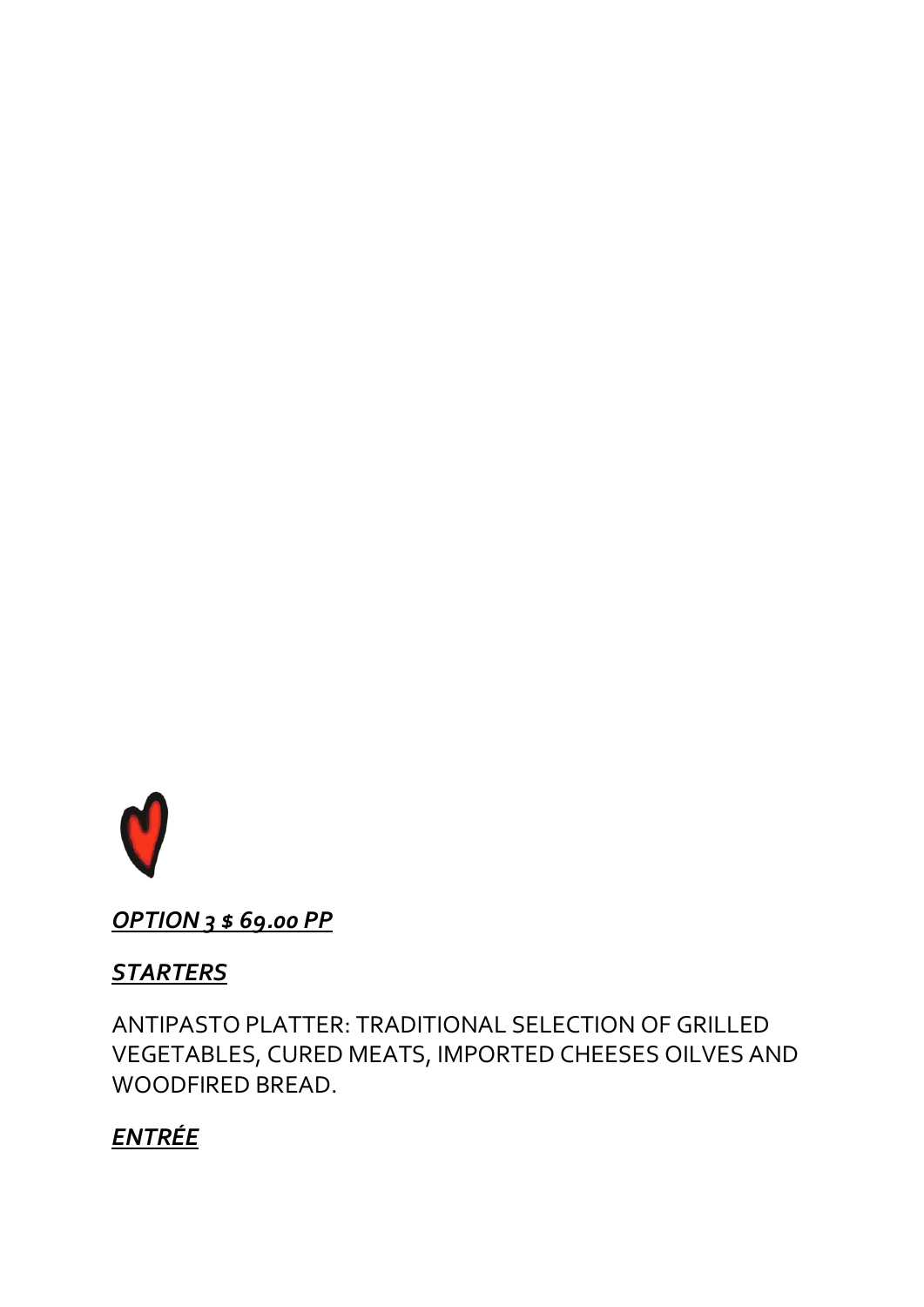FRIED CALAMARI WITH ROCKET, LEMON AND ROASTED GARLIC AIOLI.

POTATO MASH BALLS WITH DOUBLE SMOKED HAM AND MOZZARELLA AND CHILLI AIOLI.

# *PASTA (MIXED PLATTERS) CHOICE OF 2 PASTAS*

SPAGHETTI WITH SLOW COOKED BEEF, PORK RAGU AND TOMATO SUGO.

LINGUINE WITH EGGPLANT, OREGANO, CHILI, RICOTTA, BASIL AND TOMATO SUGO.

FETTUCCINI WITH CHICKEN, BACON, MUSHROOM SHALLOTS AND CREAMY TOMATO SAUCE.

PASTA COOKED WITH TRADITIONAL HOME MADE NAPOLITANO SAUCE.

#### *MAINS (CHOICE OF TWO)*

WOODFIRED CHICKEN ROLLED WITH SPINACH AND RICOTTA WITH VEGETABLES AND MASH.

BEEF FILLET WITH CREAMY MASH, WOODFIRED VEG AND GRAVY.

BAKED BARRAMUNDI WITH SEASONAL VEGGIES.

WOODFIRED LAMB SHOULDER WITH ROSEMARY JUS AND SOFT POLENTA.

### *DESSERT (CHOICE OF TWO)*

CHOCOLATE FLOURLESS CAKE AND GELATO.

STRAWBERRY AND VANILLA BEAN PANNACOTTA.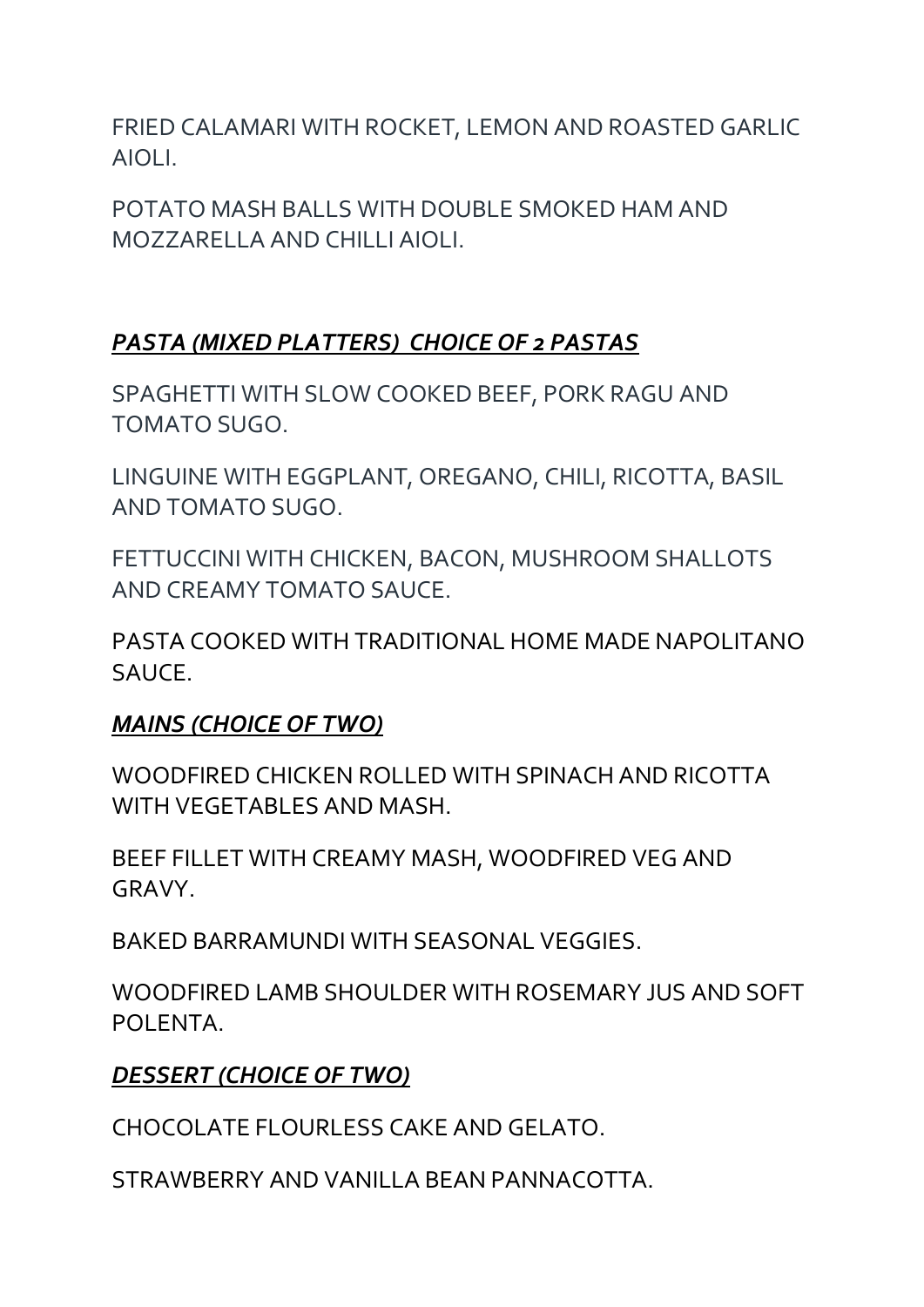TIRAMISU.

3 FLAVOURS OF GELATO.

*TEA AND COFEE INCLUDED.*



FUNCTION BOOKING CONFIRMATION FORM PLEASE COMPLETE THIS FORM, MENU SELECTION FORM, TERMS & CONDITIONS FORM & EMAIL BACK TO US AS CONFIRMATION OF YOUR BOOKING. FUNCTION DATE:

| Host:                                                                            |                             |
|----------------------------------------------------------------------------------|-----------------------------|
| Email: caferialto@live.com                                                       |                             |
| Type of Function: __<br>Telephone: Mobile: _                                     | Email:                      |
|                                                                                  | Children: New York Children |
| Menu Selection:<br>$\_\_$ Option1: \$49<br>$\_\_$ Option2: \$59<br>Option3: \$69 |                             |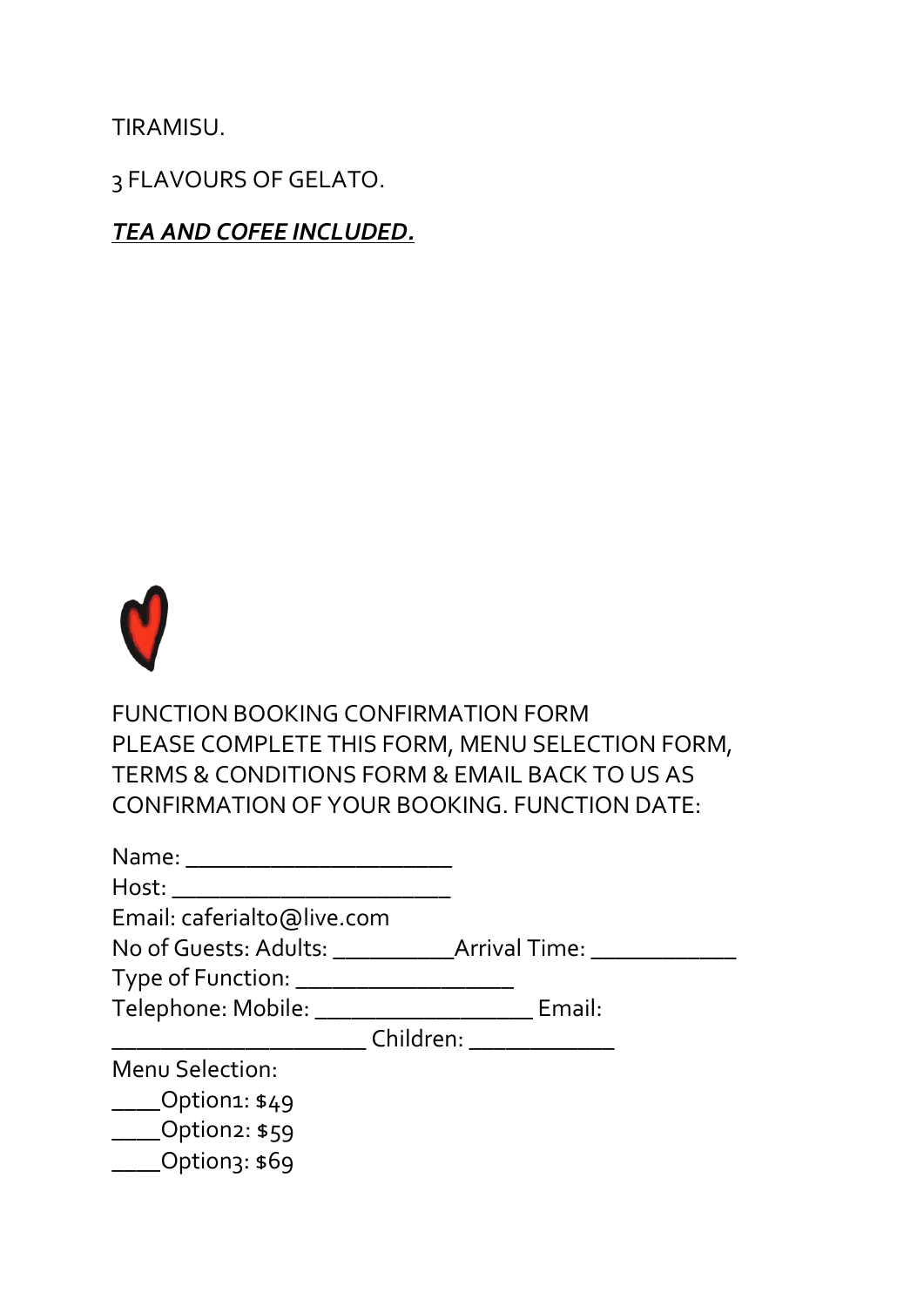Children 12years and under will be charged at half price.

**"***If there is any aspect of these menus you wish to discuss please contact us.*

*If you require any special dietary requirements please let us know in advance prior to the event.* 

*Final numbers must be confirmed at least 48 hours prior to the event and will be charged according to the final numbers.* 

*Function bookings are available 7 days a week for lunch or dinner. Lunch Functions require a minimum of 30 people. Evening Functions must be a minimum of 20 persons.* 



| <b>MENU SELECTION</b>       |     |
|-----------------------------|-----|
|                             |     |
|                             |     |
|                             |     |
|                             |     |
|                             |     |
|                             |     |
|                             |     |
| <b>Wine/Drink selection</b> |     |
|                             | Red |
|                             |     |
|                             |     |
|                             |     |
|                             |     |
|                             |     |